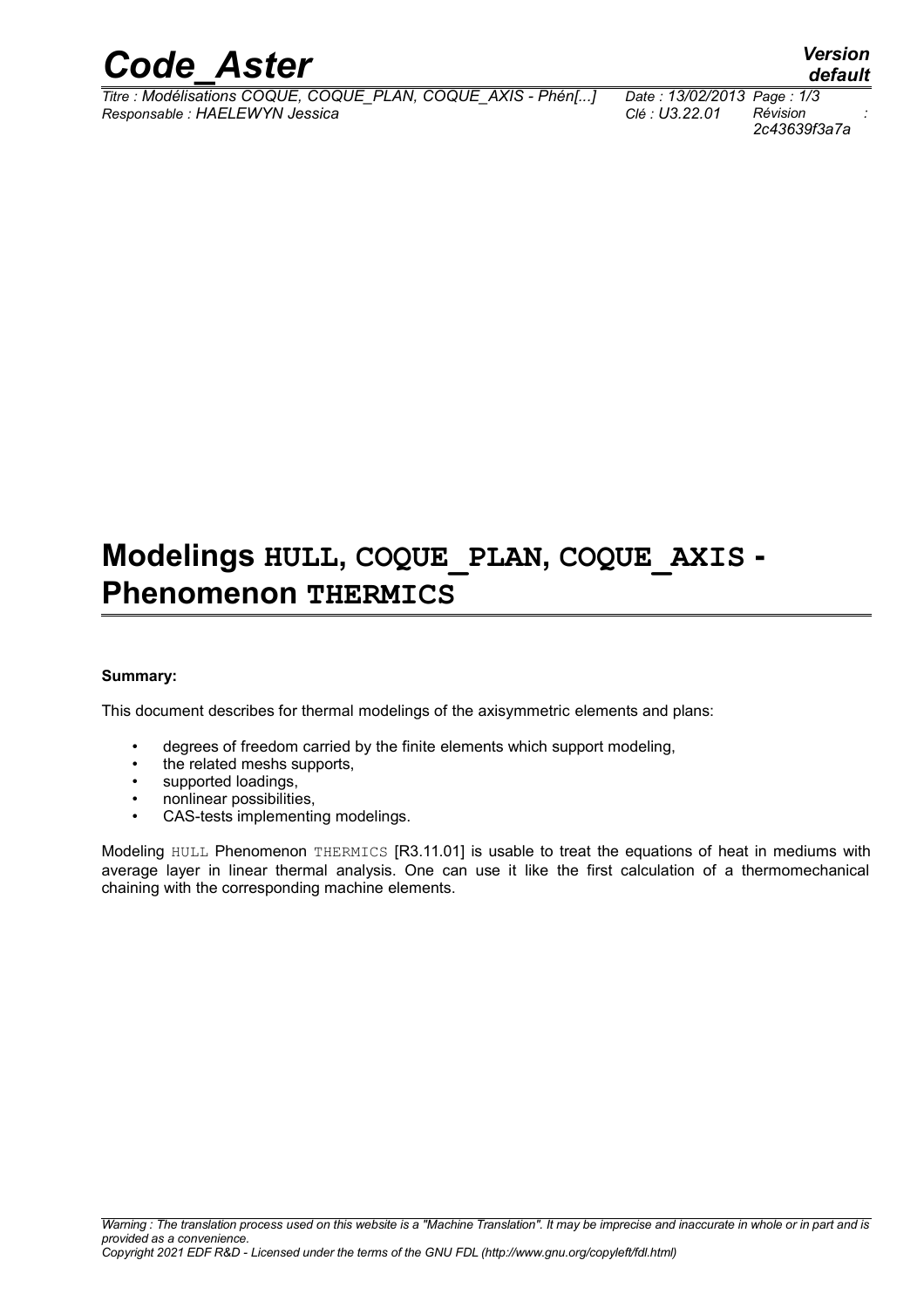# *Code\_Aster Version*

*Titre : Modélisations COQUE, COQUE\_PLAN, COQUE\_AXIS - Phén[...] Date : 13/02/2013 Page : 2/3 Responsable : HAELEWYN Jessica Clé : U3.22.01 Révision :*

*2c43639f3a7a*

#### **1 Discretization**

#### **1.1 Degrees of freedom**

The degrees of freedom are the temperatures TEMP (temperature on the average surface of the hull), TEMP\_INF (temperature on the lower surface of the hull), and TEMP\_SUP (temperature on the upper surface of the hull).

#### **1.2 Meshs support of the matrices of rigidity**

| <b>Modeling</b> | Mesh  | <b>Finite</b><br>element | <b>Remarks</b>                           |
|-----------------|-------|--------------------------|------------------------------------------|
| HULL            | TRIA3 | THCOTR3                  | nodes with 3 coordinates $x$ , $y$ , $z$ |
|                 | TRIA6 | THCOTR6                  |                                          |
|                 | TRIA7 | THCOTR7                  |                                          |
|                 | OUAD4 | THCOOU4                  |                                          |
|                 | OUAD8 | THCOOU8                  |                                          |
|                 | OUAD9 | THCOOU9                  |                                          |
| COQUE PLAN      | SEG3  | THCPSE3                  | nodes with 2 coordinates $x$ , $y$       |
| COOUE AXIS      | SEG3  | THCASE3                  |                                          |

For THCOTRi, only the 3 tops are exploited to define the local geometry (tangent plan, normal). For THCOQUi, it is considered that the element is plan and its tangent plan is defined by default by 3 of the 4 tops of the element.

#### **1.3 Mesh support of the loadings**

All the loadings applicable to the facets of the elements of hull are treated by direct discretization on the mesh support of the element in temperature formulation.

*No mesh support of loading is thus necessary for the faces of the elements of hulls.*

For the applicable loadings on the edges of the elements of hull or plate of modeling - hull, a mesh support of the type SEG2 or SEG3 must be used.

| Modeling    | Mesh | <b>Finite element</b> | Remarks                 |
|-------------|------|-----------------------|-------------------------|
| HULL        | SEG2 | THCOSE2               | with TRIA3 and OUAD4    |
| <b>HULL</b> | SEG3 | THCOSE3               | with TRIA6 or TRIA7 and |
|             |      |                       | OUAD8 or OUAD9          |

For the imposed temperatures, the meshs support are meshs reduced to a point.

## **2 Assignment of the characteristics**

For these elements of thermal structures, it is necessary to affect geometrical characteristics which are complementary to the data of grid. The definition of these data is carried out with the order AFFE\_CARA\_ELEM associated with the keyword following factor:

Allows to define and affect the thickness on the meshs.

<sup>•</sup> **HULL**